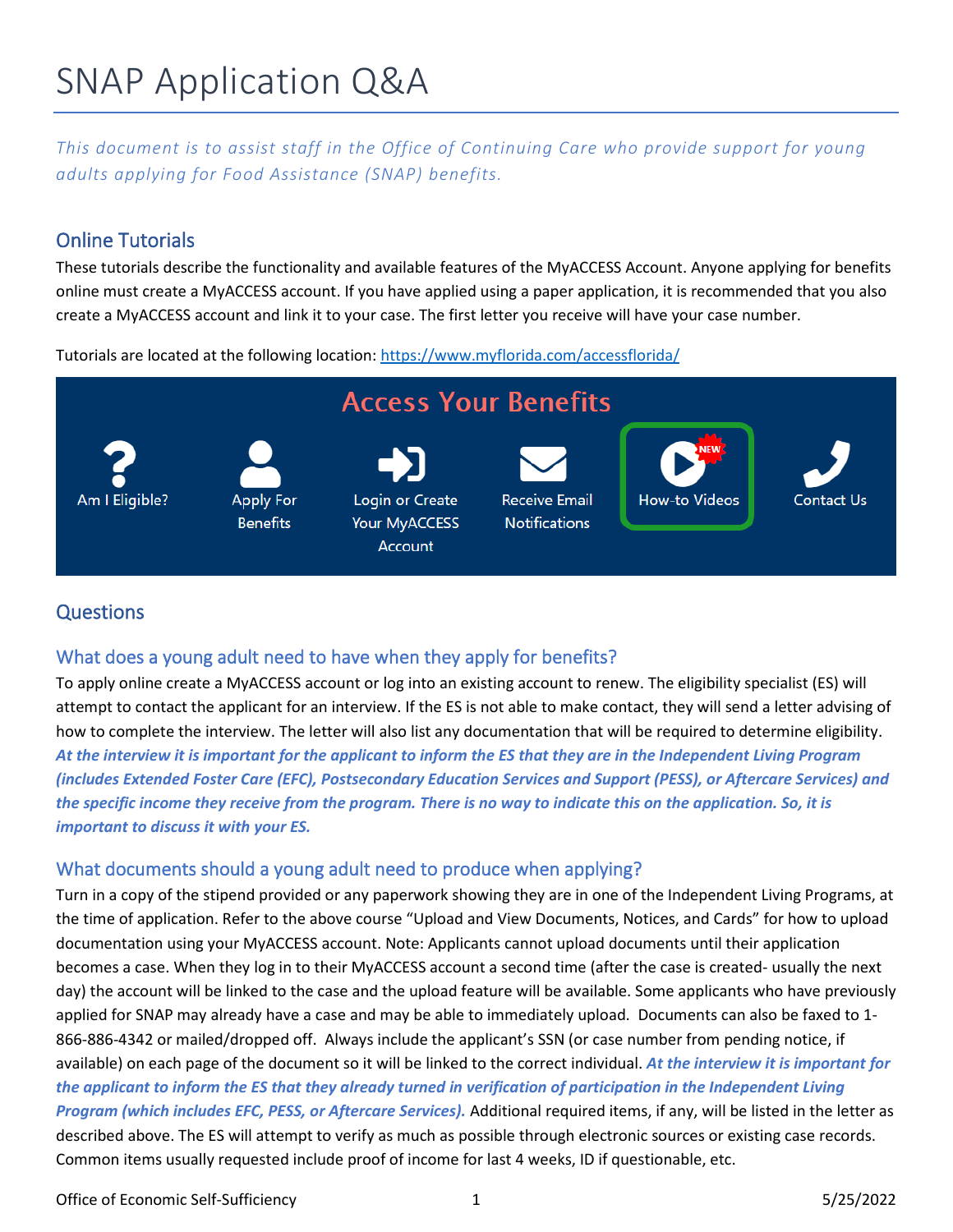# What income or other government assistance is waived for purposes of ESS (PESS, EFC stipend, SSI, etc.)?

Income from the Independent Living Programs (EFC, PESS, or Aftercare Services) is excluded for the purposes of determining eligibility for all programs. At this time, do not report the PESS or EFC stipend as income on the application, but report it verbally at the interview as this helps explain how the person is managing and paying expenses. Report ALL other types of income on the application. SSI and earned income are not excluded. *At the interview it is important to inform the ES of the specific income they receive from the program and that they've already turned in verification of participation in the Independent Living Program (includes EFC, PESS, or Aftercare Services).*

#### How should a youth formerly or currently in care complete an application?

Fill out the application as completely as possible answering all required questions. Some tips on best choices are below.

#### Living arrangement: Choose "Home/Apartment/Trailer"

| uwing arr<br>snuemen.<br>. | чшлань |  |
|----------------------------|--------|--|

Other Household Members: Report all household members and their relationship to the applicant. Indicate if they are applying for that person or not. Answer if they buy and eat meals with that person. If the young adult purchases and prepares (eats) the majority of their meals with others such as a host family, those household members, including their income, assets, and expenses must be included on application.

| margie's Relationship To joe- | How you are Related?-<br>Please tell us your changes             |                                  |                                                    |  |
|-------------------------------|------------------------------------------------------------------|----------------------------------|----------------------------------------------------|--|
|                               | margie (18 yrs)<br>* Does margie buy food or eat meals with joe? | is the Select Relation<br>$\vee$ | of<br>joe (22 yrs)<br>$\bigcirc$ Yes $\bigcirc$ No |  |

Absent Parents: The application will populate a set of absent parent questions for applicants *through* age 18 if no parent is listed on the application. Just complete the minimum required data to move forward. This will not impact eligibility and no absent parents will be contacted. Child Support Enforcement will not be involved.